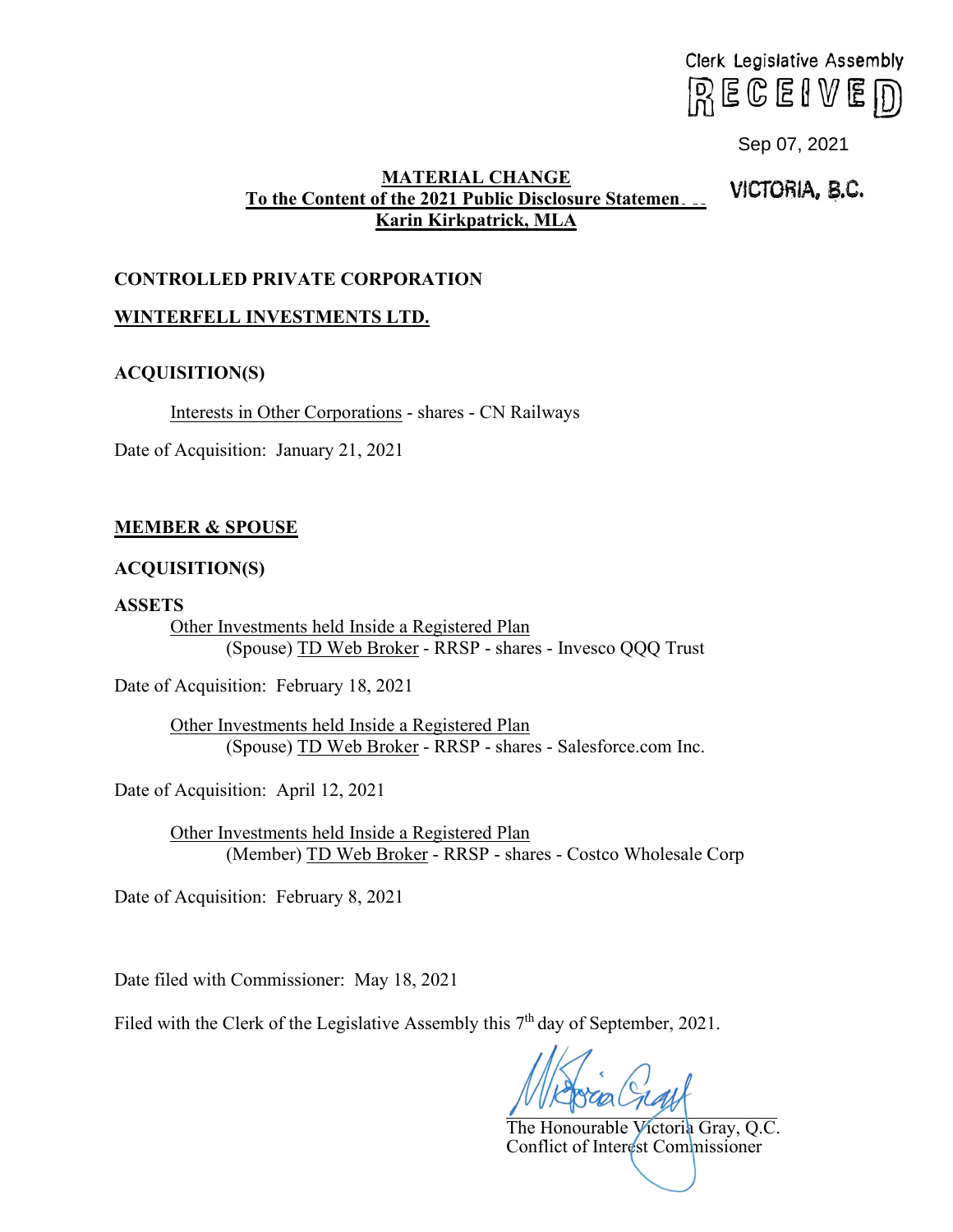# **MATERIAL CHANGE To the Content of the 2021 Public Disclosure Statement of Karin Kirkpatrick, MLA**

### **ACQUISITION(S)**

#### **ASSETS**

Other Investments held Inside a Registered Plan (Spouse) TD Web Broker - RRSP - shares - CP Railway Ltd.

Date of Acquisition: May 19, 2021

Other Investments held Inside a Registered Plan (Spouse) TD Web Broker - RRSP - shares - Apple Inc.

Date of Acquisition: May 28, 2021

 Securities and Other Investments in Public Corporations (Spouse) Intact Financial Corp. – shares

Date of Acquisition: May 13, 2021

### **DISPOSITION(S)**

### **ASSETS**

Other Investments held Inside a Registered Plan (Spouse) TD Web Broker - RRSP - shares - Invesco QQQ Trust

Date of Disposition: May 28, 2021

 Securities and Other Investments in Public Corporations (Spouse) Rogers Communications - shares

Date of Disposition: May 4, 2021

Date filed with Commissioner: May 31, 2021

Filed with the Clerk of the Legislative Assembly this 7<sup>th</sup> day of September, 2021.

 $N$ 

The Honourable Victoria Gray, Q.C. Conflict of Interest Commissioner